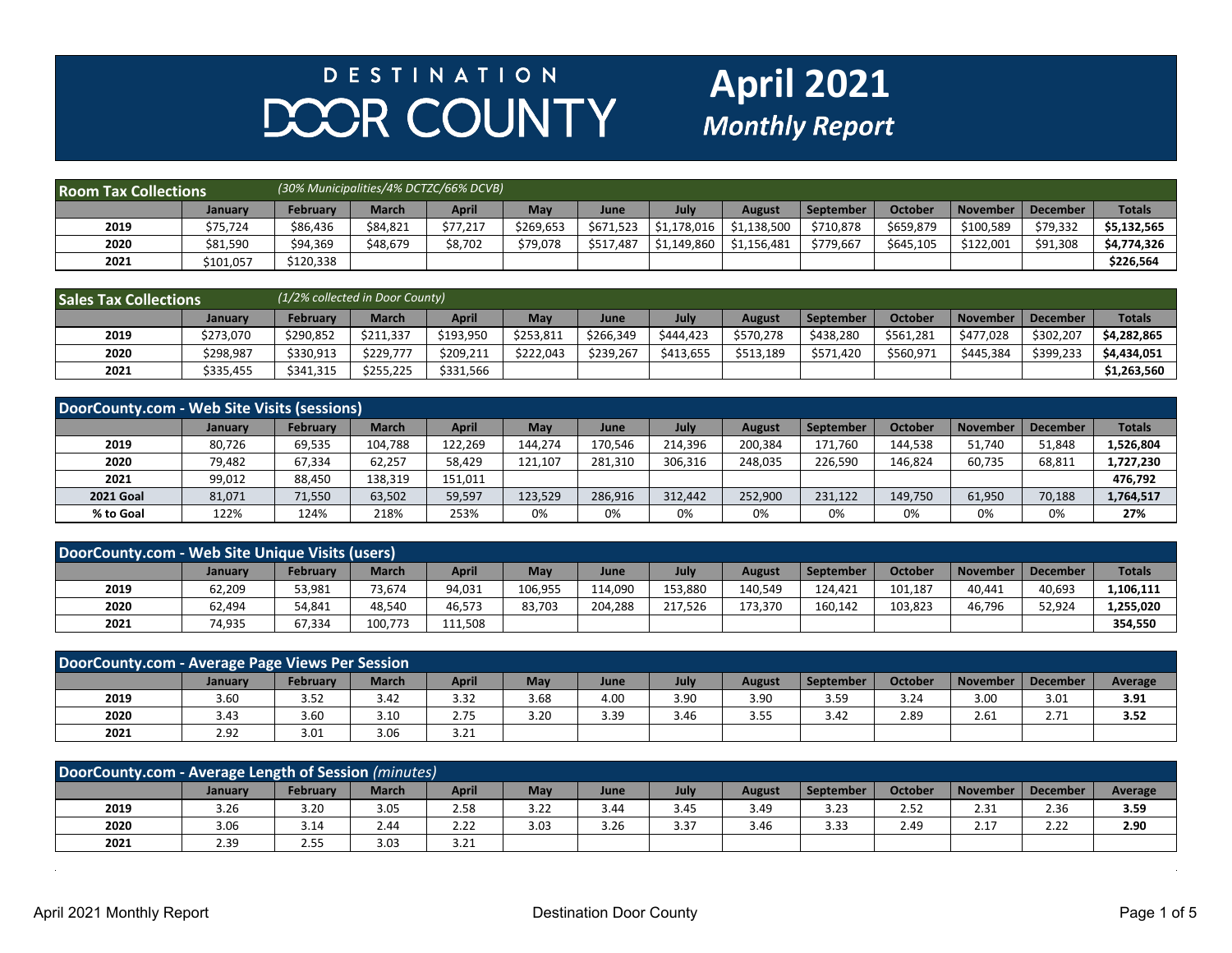| DoorCounty.com - Mobile Web Site Useage |                |          |        |        |        |             |         |         |           |                |        |                     |               |
|-----------------------------------------|----------------|----------|--------|--------|--------|-------------|---------|---------|-----------|----------------|--------|---------------------|---------------|
|                                         | <b>January</b> | February | March  | April  | May    | <b>June</b> | July    | August  | September | <b>October</b> |        | November   December | <b>Totals</b> |
| 2019                                    | 47,730         | 31,171   | 47,176 | 53,591 | 58,380 | 73,540      | 94,491  | 91,675  | 82,254    | 65,438         | 30,812 | 23,456              | 699,714       |
| 2020                                    | 36,049         | 33,826   | 28,198 | 33,689 | 53,741 | 138,902     | 145.267 | 111,515 | 103,576   | 70.470         | 29,860 | 33,330              | 818,423       |
| 2021                                    | 45,986         | 39,639   | 67,593 | 72,572 |        |             |         |         |           |                |        |                     | 225,790       |

| DoorCounty.com - Top Ten Most Requested Pages for the Month | <b>April 2021</b>                |                                   |
|-------------------------------------------------------------|----------------------------------|-----------------------------------|
| $ 1\rangle$ /homepage                                       | 5) /lodging                      | 9) /experience/scenic-attractions |
| 2) / experience                                             | 6) /experience/everything-cherry | 10)/travel-updates                |
| $ 3\rangle$ /stay                                           | 7)/spring                        |                                   |
| 4) / experience/events                                      | 8) /discover/guides-and-reports  |                                   |

| DoorCounty.com - Top Ten Sources for the Month | <b>April 2021</b> |                   |
|------------------------------------------------|-------------------|-------------------|
| 1) Google/organic                              | 5) bing           | 9) I.facebook.com |
| 2) Direct Traffic                              | 6) The Trade Desk | 10) Pinterest.com |
| 3) Facebook                                    | 7) Yahoo          |                   |
| 4) m.facebook.com                              | 8) duckduckgo     |                   |

| <b>Social Media: Facebook</b> |           |                 |              |              |           |           |           |               |                  |                |                 |                 |                    |
|-------------------------------|-----------|-----------------|--------------|--------------|-----------|-----------|-----------|---------------|------------------|----------------|-----------------|-----------------|--------------------|
| <b>Impressions</b>            | January   | <b>February</b> | <b>March</b> | <b>April</b> | May       | June      | July      | <b>August</b> | September        | <b>October</b> | <b>November</b> | <b>December</b> | <b>Totals</b>      |
| 2019                          | 1,718,452 | 1,728,409       | 2,258,613    | 2,966,996    | 1.745.963 | 1,772,403 | 1,482,104 | 1,589,049     | 2,319,589        | 1,645,947      | 471,513         | 729,547         | 20,428,585         |
| 2020                          | 1,133,521 | 1,184,316       | 887,660      | 680,311      | 959,275   | 1,886,257 | 2.785.831 | 1,970,320     | 1,984,249        | 1,642,433      | 416.433         | 2,764,057       | 18,294,663         |
| 2021                          | 1,173,143 | 884,322         | 1,979,303    | 2,067,793    |           |           |           |               |                  |                |                 |                 | 6,104,561          |
| <b>Post Views</b>             | January   | <b>February</b> | <b>March</b> | <b>April</b> | May       | June      | July      | <b>August</b> | <b>September</b> | <b>October</b> | <b>November</b> | <b>December</b> | <b>Totals</b>      |
| 2019                          | 1,094,742 | 1,079,000       | 1,453,043    | 2,139,689    | 1,201,734 | 1,251,592 | 905,612   | 1,081,231     | 1,651,326        | 898,337        | 383,064         | 628,266         | 13,767,636         |
| 2020                          | 839,967   | 967,663         | 673,116      | 542,934      | 706,071   | 1,414,059 | 3,124,318 | 1,461,915     | 1,535,593        | 1,238,250      | 333,295         | 251,274         | 13,088,455         |
| 2021                          | 712,512   | 679,752         | 1,564,586    | 1,702,106    |           |           |           |               |                  |                |                 |                 | 4,658,956          |
| <b>Page Views</b>             | January   | <b>February</b> | <b>March</b> | <b>April</b> | May       | June      | July      | <b>August</b> | September        | <b>October</b> | <b>November</b> | <b>December</b> | <b>Totals</b>      |
| 2019                          | 731,095   | 647,166         | 859,283      | 550,666      | 586,646   | 586,088   | 478,696   | 563,738       | 703,855          | 463,094        | 375,486         | 625,800         | 7,171,613          |
| 2020                          | 656,428   | 510.707         | 561.444      | 530,069      | 718,416   | 618,593   | 484,377   | 633,034       | 680.060          | 589,043        | 260,923         | 233,858         | 6,476,952          |
| 2021                          | 511,020   | 381,130         | 455.010      | 382.619      |           |           |           |               |                  |                |                 |                 | 1,729,779          |
| <b>Engagement</b>             | January   | <b>February</b> | <b>March</b> | <b>April</b> | May       | June      | July      | <b>August</b> | <b>September</b> | <b>October</b> | <b>November</b> | <b>December</b> | <b>Totals</b>      |
| 2019                          | 49,759    | 51,818          | 65,323       | 55,448       | 48,318    | 56,304    | 43.791    | 51,651        | 73,617           | 57,359         | 27,911          | 42,223          | 623,522            |
| 2020                          | 46,097    | 52,095          | 41.870       | 39,105       | 53,358    | 95.807    | 77.728    | 58.771        | 66.624           | 48,520         | 15,143          | 27,952          | 623,070            |
| 2021                          | 32,104    | 25,170          | 89.433       | 60,272       |           |           |           |               |                  |                |                 |                 | 206,979            |
| <b>2021 Goal</b>              | 47,018    | 53,136          | 42,707       | 39,887       | 54,425    | 97,723    | 79,282    | 59,946        | 67,957           | 49,491         | 15,445          | 28,511          | 635,528            |
| % to Goal                     | 68%       | 47%             | 209%         | 151%         | 0%        | 0%        | 0%        | 0%            | 0%               | 0%             | 0%              | 0%              | 33%                |
| <b>Likes</b>                  | January   | <b>February</b> | <b>March</b> | <b>April</b> | May       | June      | July      | <b>August</b> | <b>September</b> | <b>October</b> | <b>November</b> | <b>December</b> | <b>Year Growth</b> |
| 2019                          | 113,643   | 114,006         | 114,607      | 115,014      | 115,698   | 116,426   | 117,064   | 117,577       | 118,058          | 118,266        | 118,236         | 118,905         | 5%                 |
| 2020                          | 118,974   | 119,136         | 119,320      | 119,548      | 120,266   | 121,393   | 122,709   | 123,767       | 125,063          | 125,594        | 125,549         | 125,653         | 6%                 |
| 2021                          | 125,885   | 125,912         | 126,335      | 127,006      |           |           |           |               |                  |                |                 |                 | $-100%$            |
| <b>Received Messages</b>      | January   | <b>February</b> | <b>March</b> | <b>April</b> | May       | June      | July      | <b>August</b> | <b>September</b> | <b>October</b> | <b>November</b> | <b>December</b> | <b>Totals</b>      |
| 2021                          | 994       | 728             | 5,395        | 1.700        |           |           |           |               |                  |                |                 |                 | 8,817              |

 $\Delta \sim 1$ 

 $\mathcal{L}^{\pm}$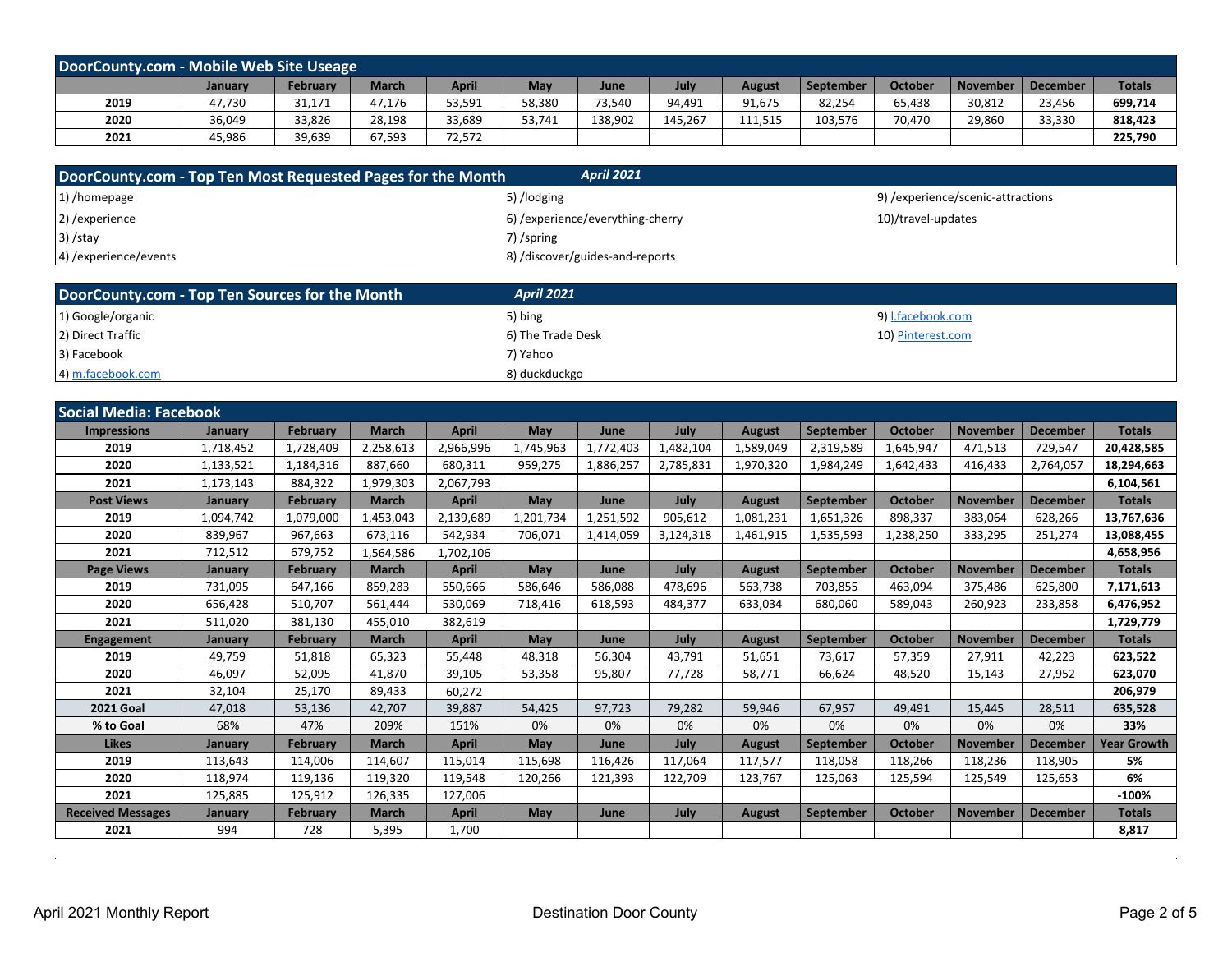| Social Media: Instagram     |         |                 |              |              |        |             |             |               |           |                |                 |                 |                    |
|-----------------------------|---------|-----------------|--------------|--------------|--------|-------------|-------------|---------------|-----------|----------------|-----------------|-----------------|--------------------|
| <b>Followers</b>            | January | <b>February</b> | <b>March</b> | <b>April</b> | May    | June        | July        | <b>August</b> | September | <b>October</b> | November        | December        | <b>Year Growth</b> |
| 2019                        | 41.489  | 42.444          | 43.816       | 46,615       | 46.602 | 47.731      | 49.306      | 50,480        | 51.441    | 52,403         | 53.209          | 53,624          | 29%                |
| 2020                        | 54,479  | 55,186          | 55,898       | 56,489       | 57,204 | 58,825      | 60.466      | 62,118        | 63,359    | 64,828         | 65,135          | 65,619          | 22%                |
| 2021                        | 66,503  | 67,013          | 67,549       | 68,024       |        |             |             |               |           |                |                 |                 |                    |
| <b>Comments &amp; Likes</b> | January | <b>February</b> | <b>March</b> | <b>April</b> | May    | <b>June</b> | <b>July</b> | <b>August</b> | September | <b>October</b> | <b>November</b> | <b>December</b> | <b>Total</b>       |
| 2019                        | 68.928  | 55,396          | 54.769       | 47,200       | 51,007 | 43.701      | 39,622      | 35,582        | 35,973    | 44,906         | 31,525          | 37,223          | 545,832            |
| 2020                        | 45,751  | 27,673          | 24,380       | 17,951       | 20,015 | 47.727      | 45,942      | 37,795        | 40,164    | 52,362         | 34,043          | 18,617          | 412,420            |
| 2021                        | 36,432  | 24,170          | 22,245       | 16,005       |        |             |             |               |           |                |                 |                 | 98,852             |
| <b>2021 Goal</b>            | 46,666  | 28,226          | 24,867       | 18,310       | 20,415 | 48,681      | 46.860      | 38,550        | 40,967    | 53,409         | 34,723          | 37,967          | 439,641            |
| % to Goal                   | 78%     | 86%             | 89%          | 87%          | 0%     | 0%          | 0%          | 0%            | 0%        | 0%             | 0%              | 0%              | 22%                |
| <b>Received Messages</b>    | January | <b>February</b> | <b>March</b> | <b>April</b> | May    | June        | July        | <b>August</b> | September | <b>October</b> | <b>November</b> | <b>December</b> | <b>Total</b>       |
| 2021                        | 842     | 329             | 370          | 254          |        |             |             |               |           |                |                 |                 | 1,795              |

| <b>Social Media: Twitter</b> |                |                 |              |              |            |             |        |               |           |                |                 |                 |                    |
|------------------------------|----------------|-----------------|--------------|--------------|------------|-------------|--------|---------------|-----------|----------------|-----------------|-----------------|--------------------|
| <b>Followers</b>             | January        | <b>February</b> | <b>March</b> | <b>April</b> | <b>May</b> | <b>June</b> | July   | <b>August</b> | September | <b>October</b> | <b>November</b> | <b>December</b> | <b>Year Growth</b> |
| 2019                         | 6,505          | 6,529           | 6.587        | 6,615        | 6,649      | 6.708       | 6.777  | 6,823         | 6,852     | 6,892          | 6.911           | 6,917           | 6.33%              |
| 2020                         | 6,948          | 6,968           | 6,982        | 7,042        | 7,098      | 7,147       | 7,190  | 7,212         | 7,202     | 7,247          | 7,248           | 7,252           | 4.38%              |
| 2021                         | 7,158          | 7,182           | 7,236        | 7,244        |            |             |        |               |           |                |                 |                 | $-100.00\%$        |
| <b>Impressions</b>           | <b>January</b> | <b>February</b> | <b>March</b> | <b>April</b> | <b>May</b> | <b>June</b> | July   | <b>August</b> | September | <b>October</b> | <b>November</b> | <b>December</b> | <b>Totals</b>      |
| 2019                         | 41,303         | 64,700          | 51,200       | 47,200       | 39,900     | 48,700      | 50,200 | 42,500        | 58,100    | 35,400         | 49,000          | 30,400          | 558,603            |
| 2020                         | 37,600         | 45,500          | 23,900       | 33,300       | 42,300     | 24,600      | 19,800 | 27,800        | 26,800    | 44,700         | 30,800          | 27,623          | 384,723            |
| 2021                         | 36,908         | 33,810          | 42.256       | 26,888       |            |             |        |               |           |                |                 |                 | 139,862            |
| <b>2021 Goal</b>             | 38,352         | 46,410          | 24,378       | 33,967       | 43,146     | 25,092      | 20,196 | 28,356        | 27,336    | 45,594         | 31,416          | 28,175          | 392,418            |
| % to Goal                    | 96%            | 73%             | 173%         | 79%          | 0%         | 0%          | 0%     | 0%            | 0%        | 0%             | 0%              | 0%              | 36%                |
| <b>Received Messages</b>     | <b>January</b> | <b>February</b> | <b>March</b> | <b>April</b> | May        | June        | July   | <b>August</b> | September | <b>October</b> | <b>November</b> | <b>December</b> | <b>Total</b>       |
| 2021                         | 154            | 70              | 19           | b            |            |             |        |               |           |                |                 |                 | 249                |

| <b>Pay-Per-Click Results</b> |                |          |              |              |        |             |        |               |           |         |                 |                 |               |
|------------------------------|----------------|----------|--------------|--------------|--------|-------------|--------|---------------|-----------|---------|-----------------|-----------------|---------------|
|                              | <b>January</b> | February | <b>March</b> | <b>April</b> | May    | <b>June</b> | July   | <b>August</b> | September | October | <b>November</b> | <b>December</b> | <b>Totals</b> |
| 2019                         | 7,554          | 7,080    | 11,305       | 10,866       | 12,797 | 16,264      | 19,465 | 20,134        | 16,874    | 14,272  | 7140            | 5503            | 149,254       |
| 2020                         | 5,686          | 5,592    | 7,346        | 5,887        | 11,291 | 21,498      | 24,425 | 20,390        | 18,142    | 10,344  | 9,756           | 11,340          | 151,697       |
| 2021                         | 11,794         | 10,882   | 17,215       | 17,385       |        |             |        |               |           |         |                 |                 | 57,276        |

| Door County E-Newsletter - Number of E-Mail Subscribers |         |          |              |         |         |         |         |               |           |                |          |              |             |
|---------------------------------------------------------|---------|----------|--------------|---------|---------|---------|---------|---------------|-----------|----------------|----------|--------------|-------------|
|                                                         | January | February | <b>March</b> | April   | May     | June    | July    | <b>August</b> | September | <b>October</b> | November | l December l | Year Growth |
| 2019                                                    | 234,402 | 235.885  | 237.388      | 234,602 | 230.667 | 231,672 | 233.441 | 234,294       | 235.297   | 235,313        | 236.229  | 237.757      | 1%          |
| 2020                                                    | 233,019 | 233.445  | 236.304      | 235,498 | 234.583 | 233,455 | 233,614 | 233,558       | 233,094   | 233,080        | 232.425  | 231,570      | $-1%$       |
| 2021                                                    | 229,813 | 228.401  | 231.392      | 231,306 |         |         |         |               |           |                |          |              | $-100%$     |

| Door County E-Newsletter - Open Rates |         |                 |              |              |        |        |        |        |                  |         |          |                 |         |
|---------------------------------------|---------|-----------------|--------------|--------------|--------|--------|--------|--------|------------------|---------|----------|-----------------|---------|
|                                       | Januarv | <b>February</b> | <b>March</b> | <b>April</b> | May    | June   | July   | August | <b>September</b> | October | November | <b>December</b> | Average |
| 2019                                  | 19.06%  | 22.14%          | 21.20%       | 22.52%       | 23.26% | 23.87% | 26.49% | 26.51% | 23.44%           | 17.94%  | 22.76%   | 17.78%          | 22.25%  |
| 2020                                  | 22.89%  | 22.70%          | 28.68%       | 24.37%       | 33.08% | 38.48% | 37.10% | 31.96% | 35.80%           | 30.17%  | 24.56%   | 24.14%          | 29.49%  |
| 2021                                  | 26.39%  | 30.83%          | 27.32%       | 30.11%       |        |        |        |        |                  |         |          |                 |         |

 $\sim$ 

 $\mathbb{R}^2$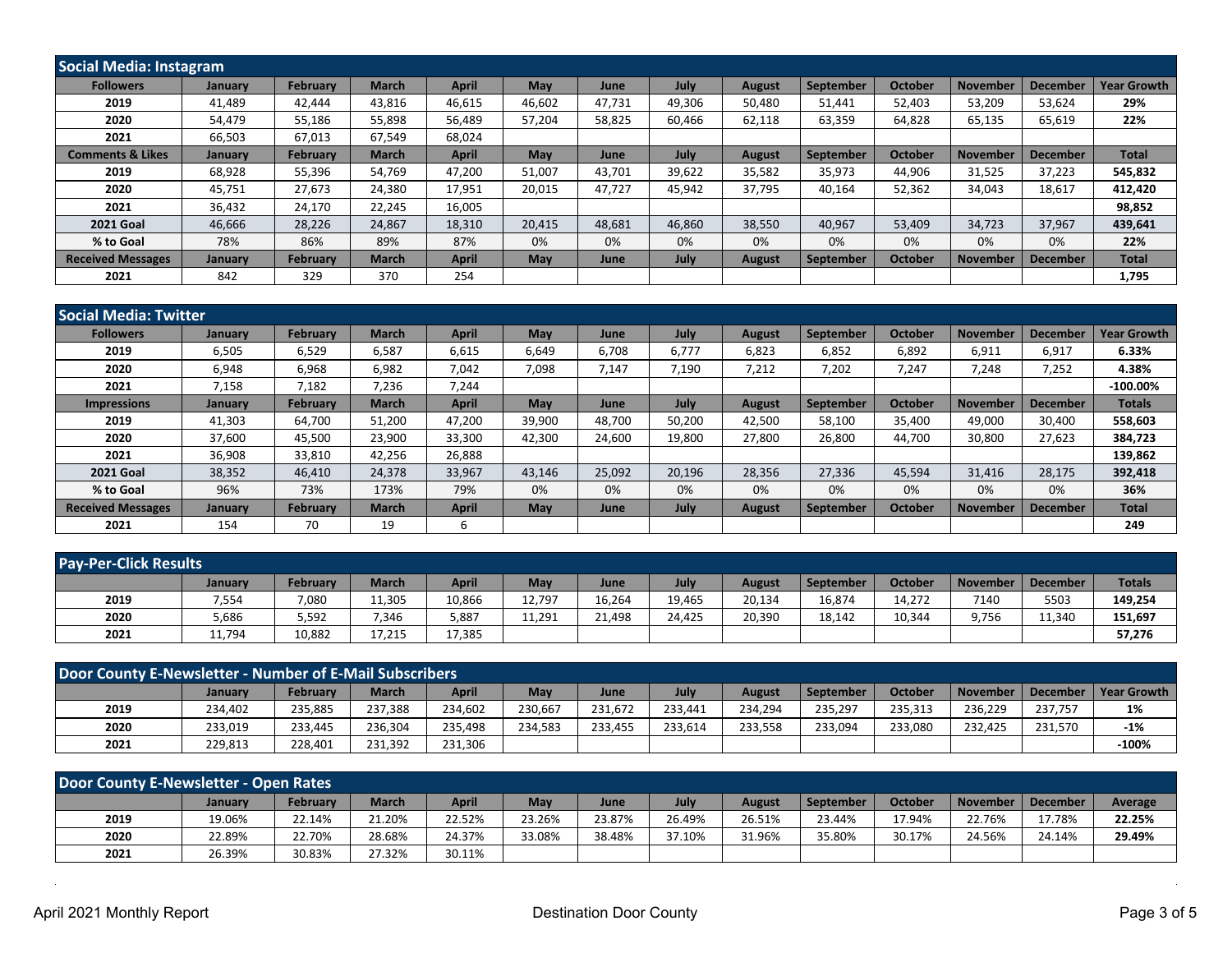| <b>Door County E-Newsletter - Click Thru's</b> |         |                 |              |              |       |             |       |               |           |                |          |                 |         |
|------------------------------------------------|---------|-----------------|--------------|--------------|-------|-------------|-------|---------------|-----------|----------------|----------|-----------------|---------|
|                                                | January | <b>February</b> | <b>March</b> | <b>April</b> | May   | <b>June</b> | July  | <b>August</b> | September | <b>October</b> | November | <b>December</b> | Average |
| 2019                                           | 2.66%   | 3.60%           | 3.29%        | 2.76%        | 3.66% | 2.74%       | 4.31% | 4.49%         | 5.57%     | 3.09%          | 2.78%    | 1.56%           | 3.37%   |
| 2020                                           | 2.19%   | 2.31%           | 3.58%        | 1.15%        | 1.86% | 6.53%       | 5.31% | 4.76%         | 5.31%     | 4.02%          | 2.59%    | 2.65%           | 3.69%   |
| 2021                                           | 2.95%   | 4.41%           | 3.52%        | 4.37%        |       |             |       |               |           |                |          |                 |         |

| <b>Advertising - Gross Impressions</b> |           |                 |              |              |            |             |           |               |            |                |                 |                 |              |
|----------------------------------------|-----------|-----------------|--------------|--------------|------------|-------------|-----------|---------------|------------|----------------|-----------------|-----------------|--------------|
|                                        | January   | <b>February</b> | <b>March</b> | <b>April</b> | May        | <b>June</b> | July      | <b>August</b> | September  | <b>October</b> | <b>November</b> | <b>December</b> | <b>Total</b> |
| 2019                                   | 746,596   | 804,685         | 3,797,293    | 19,926,019   | 24,361,571 | ,439,997    | 3,254,874 | 14,679,101    | 31,134,255 | 3,284,761      | 253,909         | 241,105         | 106.924.166  |
| 2020                                   | 3.441.763 | 772,865         | 4.487.926    | 188.207      | 209.265    | 37,400,583  | 3.788.621 | 883,580.      | 37,354,210 | 2,084,726      | 327.237         | 3,403,013       | 95.341.996   |
| 2021                                   | 3,691,284 | 1,647,058       | 7,516,993    | 16,241,205   |            |             |           |               |            |                |                 |                 | 29,096,540   |

| <b>Advertising - Media Placed 2021</b> |          |          |              |              |     |      |      |               |           |                |                     |              |
|----------------------------------------|----------|----------|--------------|--------------|-----|------|------|---------------|-----------|----------------|---------------------|--------------|
|                                        | Januarv  | Februarv | <b>March</b> | <b>April</b> | May | June | July | <b>August</b> | September | <b>October</b> | November   December | <b>Total</b> |
| <b>Total Paid</b>                      | \$44,302 | \$18,422 | \$59,332     | \$127,960    |     |      |      |               |           |                |                     | \$250,016    |
| <b>Co-Op Dollars</b>                   | \$1,575  | \$2,025  | \$9,835      | \$4,502      |     |      |      |               |           |                |                     | \$17,937     |

| <b>Online Video Views</b> (includes DDC video content on YouTube, Facebook, Vimeo, etc) |         |          |              |         |         |         |         |               |                  |                |                 |                 |               |
|-----------------------------------------------------------------------------------------|---------|----------|--------------|---------|---------|---------|---------|---------------|------------------|----------------|-----------------|-----------------|---------------|
|                                                                                         | January | Februarv | <b>March</b> | April   | May     | June    | July    | <b>August</b> | <b>September</b> | <b>October</b> | <b>November</b> | <b>December</b> | <b>Totals</b> |
| 2019                                                                                    | 187.976 | 154,620  | 405,237      | 156,856 | 145,688 | 175,083 | 90,004  | 55,746        | 15,894           | 21.755         | 21.220          | 34,622          | L,464,701     |
| 2020                                                                                    | 42,795  | 22,173   | 66.611       | 97.340  | 178.820 | 122.356 | 127.653 | 186.474       | 128,343          | 119.505        | 21.922          | 14.141          | 1,128,133     |
| 2021                                                                                    | 29,892  | 25,721   | 54,102       | 48,921  |         |         |         |               |                  |                |                 |                 | 158,636       |

| <b>Media Marketing Program - Impressions</b> |            |                           |              |            |            |                         |            |               |            |                |                 |                 |               |
|----------------------------------------------|------------|---------------------------|--------------|------------|------------|-------------------------|------------|---------------|------------|----------------|-----------------|-----------------|---------------|
|                                              | January    | <b>February</b>           | <b>March</b> | April      | May        | June                    | July       | <b>August</b> | September  | <b>October</b> | <b>November</b> | <b>December</b> | <b>Totals</b> |
| 2019                                         | 99,963,410 | 62,423,890                | 30,432,627   | 13,209,923 | 6,647,728  | 7.063.714               | 97,886,602 | 10,801,279    | 17,799,696 | 33.722.879     | 974.989         | 775.434         | 381,702,171   |
| 2020                                         | 30,513,557 | 13,674,701                | 39.059.827   | 12,633,384 | 8.819.887  | 22,310,420              | 55.637.847 | 27.823.582    | 18.739.336 | 144.646.399    | 2,350,034       | 217.784         | 376,426,758   |
| 2021                                         | 66,046,649 | 140,872,845   810,018,849 |              | 19,617,331 |            |                         |            |               |            |                |                 |                 | 1,036,555,674 |
| <b>2021 Goal</b>                             | 32,495,838 | 21,930,129                | 35,133,559   | 24,677,505 | 26,492,650 | 13,118,736   48,136,139 |            | 19,006,142    | 21,237,009 | 79,915,740     | 27,109,723      | 130,566,551     | 379,819,722   |
| % to Goal                                    | 203%       | 642%                      | 2306%        | 79%        | 0%         | 0%                      | 0%         | 0%            | 0%         | 0%             | 0%              | 0%              | 273%          |

| <b>Media Marketing Program - Visiting Journalists</b> |                |          |              |              |            |      |      |               |           |                |                 |                 |               |
|-------------------------------------------------------|----------------|----------|--------------|--------------|------------|------|------|---------------|-----------|----------------|-----------------|-----------------|---------------|
|                                                       | <b>January</b> | February | <b>March</b> | <b>April</b> | <b>May</b> | June | July | <b>August</b> | September | <b>October</b> | <b>November</b> | <b>December</b> | <b>Totals</b> |
| 2019                                                  |                |          | 0            |              |            | 22   |      | 18            | 11        |                |                 | ᆠᆂ              | 72            |
| 2020                                                  |                |          | 0            |              |            |      |      |               |           |                |                 |                 | 60            |
| 2021                                                  |                | 10       | 0            |              |            |      |      |               |           |                |                 |                 | 13            |
| <b>2021 Goal</b>                                      |                |          |              |              |            | 10   | 10   | 12            |           |                |                 |                 | 70            |
| % to Goal                                             |                | 125%     |              |              | 0%         | 0%   | 0%   | 0%            | 0%        | 0%             |                 | 0%              | 19%           |

| Media Marketing Program - Ad Value Equivalency (AVE) |                |           |              |           |           |           |           |               |           |           |                 |                 |               |
|------------------------------------------------------|----------------|-----------|--------------|-----------|-----------|-----------|-----------|---------------|-----------|-----------|-----------------|-----------------|---------------|
|                                                      | <b>January</b> | February  | <b>March</b> | April     | May       | June      | July      | <b>August</b> | September | October   | <b>November</b> | <b>December</b> | <b>Totals</b> |
| 2019                                                 | \$373,010      | \$172,097 | \$61.967     | \$711,055 | \$128.671 | \$295,606 | \$232.542 | \$70,927      | \$133,197 | \$234.993 | \$182.681       | \$86,097        | \$2,682,843   |
| 2020                                                 | \$344,671      | \$32.504  | \$194.664    | \$15,793  | \$108.659 | \$128,813 | \$366,942 | \$729,757     | \$76,991  | \$403.557 | \$582,619       | \$34.601        | \$3,019,571   |
| 2021                                                 | \$412.672      | \$227,001 | \$341.434    | \$53,255  |           |           |           |               |           |           |                 |                 | \$1,034,362   |

 $\alpha$ 

 $\sim$